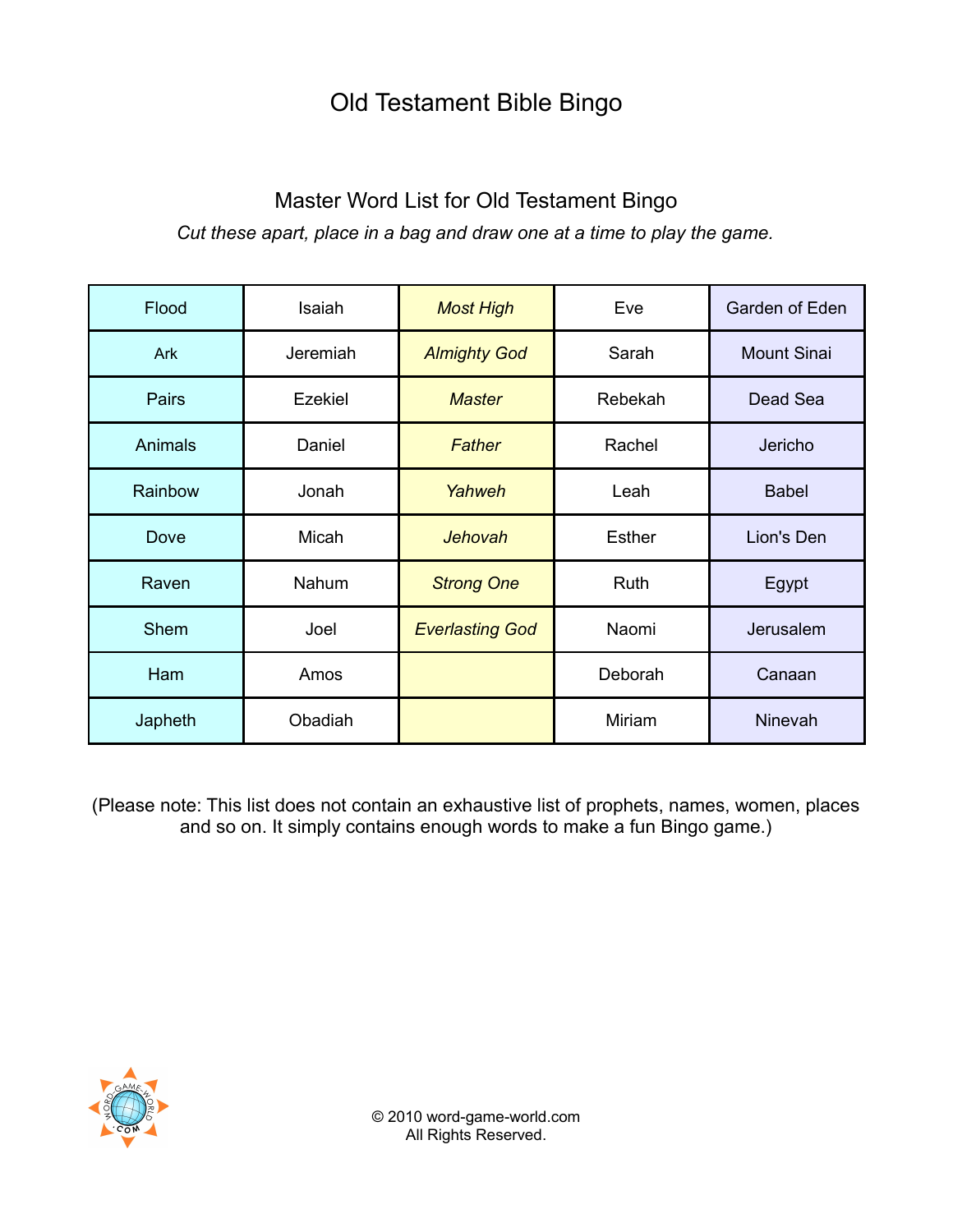## Playing Cards for Old Testament Bible Bingo

| <b>Noah</b> | <b>Prophets</b> | <b>Names for God</b>                   | Women         | <b>Places</b>      |
|-------------|-----------------|----------------------------------------|---------------|--------------------|
| Rainbow     | Jeremiah        | <b>Strong One</b>                      | Eve           | Jericho            |
| Flood       | Jonah           | Everlasting<br>God                     | Leah          | Egypt              |
| Shem        | <b>Micah</b>    | <b>FREE</b><br>www.word-game-world.com | Deborah       | Jerusalem          |
| Dove        | Nahum           | <b>Most High</b>                       | <b>Ruth</b>   | <b>Mount Sinai</b> |
| Ark         | Joel            | <b>Almighty God</b>                    | <b>Esther</b> | Dead Sea           |

| <b>Noah</b> | <b>Prophets</b> | <b>Names for God</b>                   | Women   | <b>Places</b>  |
|-------------|-----------------|----------------------------------------|---------|----------------|
| Japheth     | Isaiah          | Father                                 | Deborah | Jerusalem      |
| <b>Ark</b>  | <b>Nahum</b>    | Yahweh                                 | Sarah   | Dead Sea       |
| Ham         | Daniel          | <b>FREE</b><br>www.word-game-world.com | Rebekah | Lion's Den     |
| Pairs       | Amos            | Jehovah                                | Miriam  | <b>Ninevah</b> |
| Raven       | Ezekial         | Everlasting<br>God                     | Rachel  | <b>Babel</b>   |



© 2010 word-game-world.com All Rights Reserved.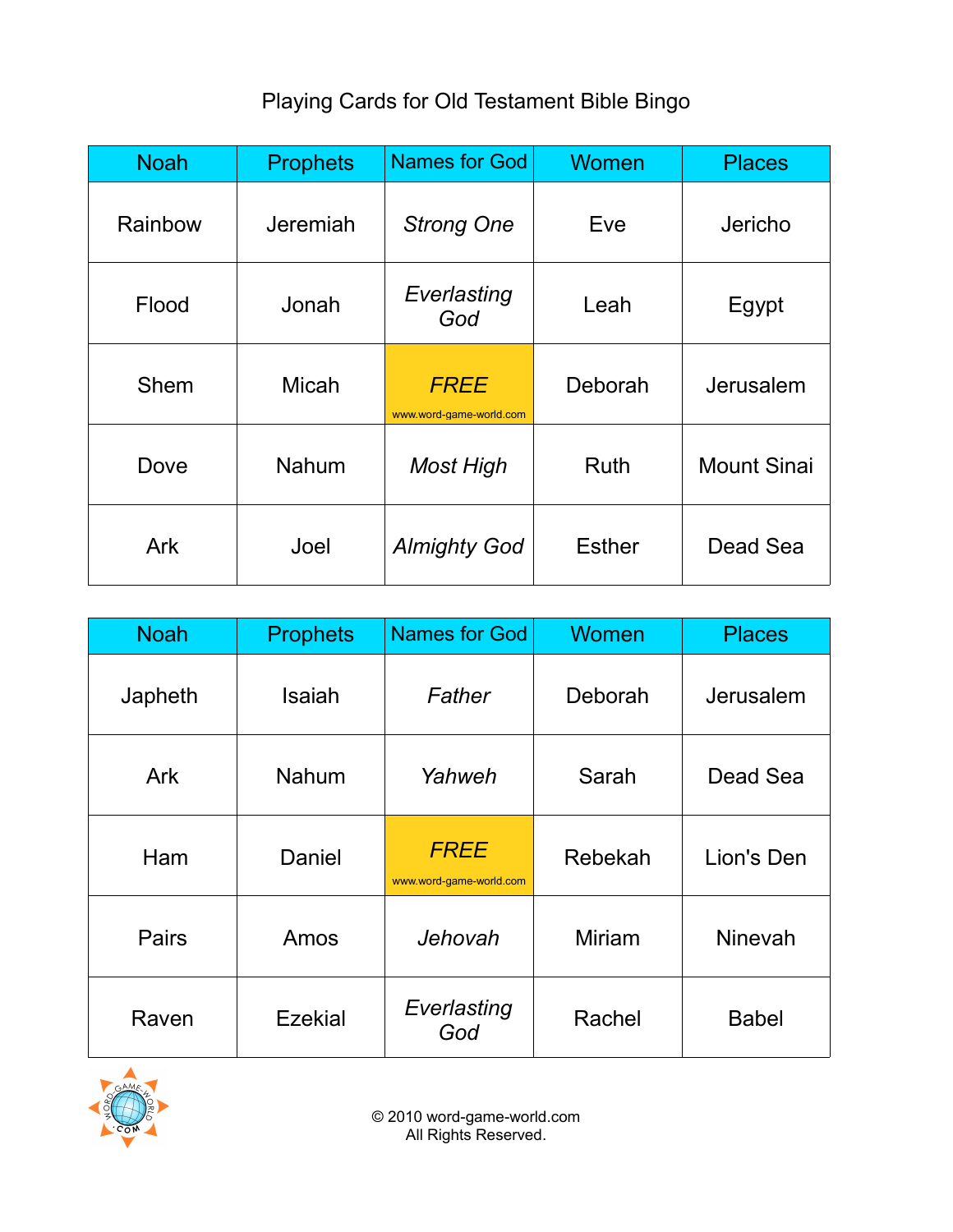| <b>Noah</b> | <b>Prophets</b> | Names for God                          | Women         | <b>Places</b>      |
|-------------|-----------------|----------------------------------------|---------------|--------------------|
| Animals     | Obadiah         | <b>Most High</b>                       | <b>Esther</b> | <b>Mount Sinai</b> |
| Raven       | Isaiah          | Master                                 | Rachel        | <b>Babel</b>       |
| Rainbow     | Ezekial         | <b>FREE</b><br>www.word-game-world.com | Eve           | Garden<br>of Eden  |
| Ham         | Jeremiah        | <b>Strong One</b>                      | Naomi         | Egypt              |
| Dove        | Amos            | Yahweh                                 | <b>Miriam</b> | Canaan             |

| <b>Noah</b> | <b>Prophets</b> | <b>Names for God</b>                   | Women       | <b>Places</b>     |
|-------------|-----------------|----------------------------------------|-------------|-------------------|
| Pairs       | Joel            | <b>Almighty God</b>                    | Leah        | Lion's Den        |
| Shem        | Daniel          | Father                                 | Rebekah     | Canaan            |
| Animals     | Jonah           | <b>FREE</b><br>www.word-game-world.com | Naomi       | <b>Ninevah</b>    |
| Japheth     | <b>Micah</b>    | <b>Master</b>                          | <b>Ruth</b> | Jericho           |
| Flood       | Isaiah          | Jehovah                                | Sarah       | Garden<br>of Eden |



© 2010 word-game-world.com All Rights Reserved.